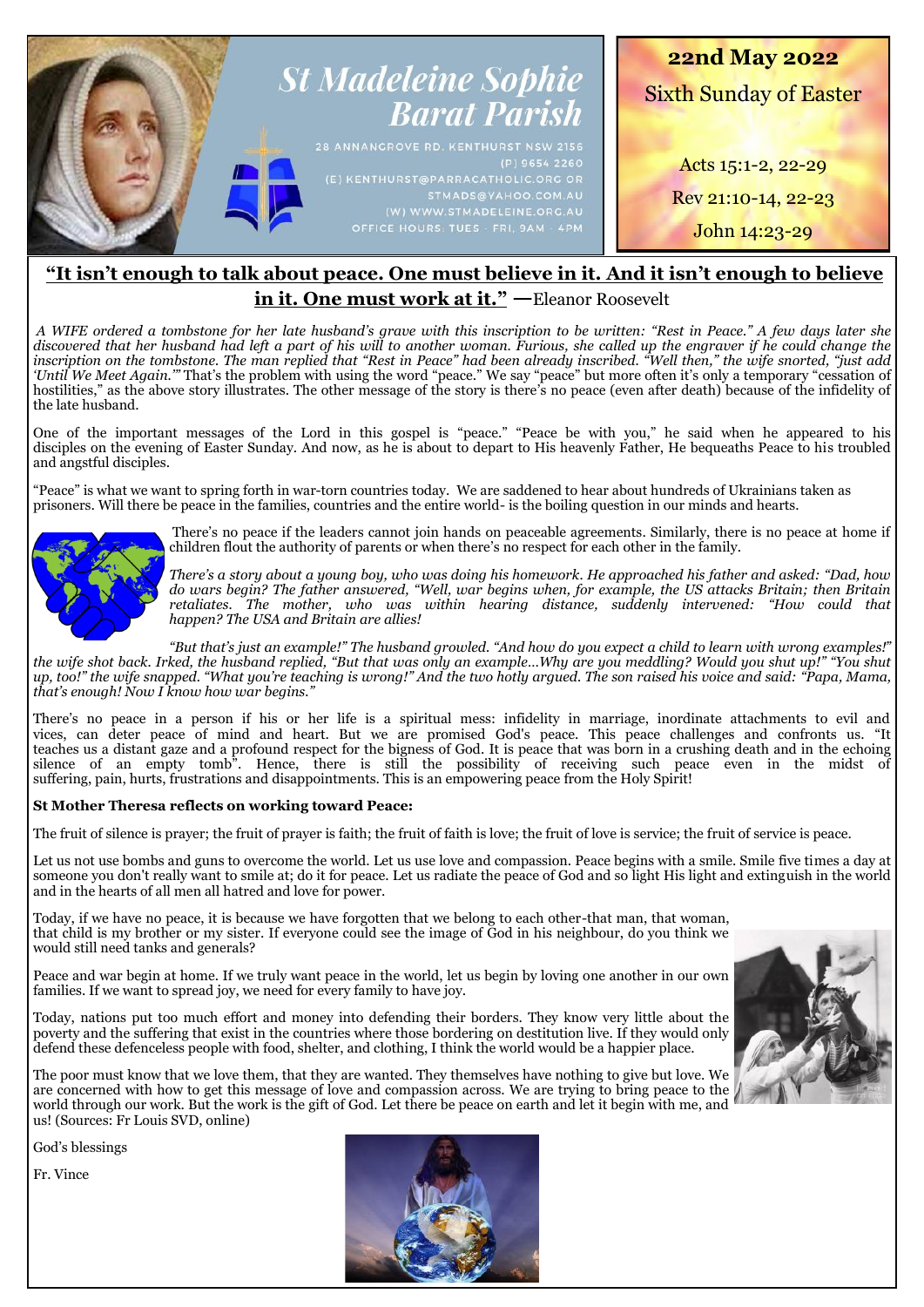# **RISH NE**

| <b>PRAYER AT ST MADS</b>         |                                                                                                                                                       |  |  |  |
|----------------------------------|-------------------------------------------------------------------------------------------------------------------------------------------------------|--|--|--|
| The Sunday Gospel<br>reflections | Tuesday at 10.30 am via Zoom. Contact Careyanne<br>0438 791 813 or careyannemoylan@hotmail.com                                                        |  |  |  |
| Prayer Group                     | Wednesday after morning Mass at 10am in the St Madeleine centre                                                                                       |  |  |  |
| St Mad's Book Club               | To register contact Careyanne on careyannemoylan@hotmail.com                                                                                          |  |  |  |
| <b>RCIA</b>                      | For enquires contact Fr Vincent or Parish Office                                                                                                      |  |  |  |
| St Mads Care Group               | Provide parish support and care such as meals, transport, shopping and<br>assistance to members of our parish Contact Bernadette 0418 248 256         |  |  |  |
| St Mads Rosary                   | Thursday after morning Mass & Monday at 7pm Via Zoom: Zoom meeting ID<br>840 2707 2956 Contact Kay Brooks & Lydia Ceccato 0400 372 561                |  |  |  |
| <b>Baptism</b><br>Preparation    | First Saturday of the month in the St Madeleine centre: Ring/email Parish<br>office for booking 9654 2260 (Tues-Fri 10am-4 pm or stmads@yahoo.com.au) |  |  |  |
|                                  |                                                                                                                                                       |  |  |  |

**SOCIAL JUSTICE @ ST MAD'S** The Diocese of Parramatta, together with the Archdiocese of Sydney and the Diocese of Broken Bay, invites you to an evening of delicious food, prayer, and great keynote speakers. Let's reflect on the Social Justice Statement "Cry of the Earth, Cry of the Poor", and celebrate how people across all three Dioceses have responded to these cries in 2021-22. *When: Wed 20 July, 6–9pm*

**BISHOP'S GOOD SHEPHERD APPEAL 2022** Our Holy Spirit Seminary in Harris Park is preparing men who have been called by God to be good shepherds and beacons of Christ's light. Will you be their extended formation community and support these faithful men to be formed as priests after the heart of Christ? Please give generously to the Bishop's Good Shepherd Appeal at yourcatholicfoundation.org.au/ appeal or scan this QR code. Thank you for accompanying our seminarians on their spiritual journey to becoming priests.

Next weekend we will have a special collection towards this appeal.





*Please come to the Catechists Commissioning Mass on Sunday 5th June at 10am, to join in a prayer of thanks and blessing for our tireless catechist volunteers. Morning tea to follow. Welcome to all of the families who have joined us for scripture at our local schools. We also welcome all our sacramental program families and parishioners who have prayed for children as they have prepared for the sacraments.*

*Our condolences and prayers with Barbara over the demise of her mum Melba Cardozo*

*and*

*Our condolences and prayers with Fran over the demise of her brother Peter Sarrinsen* 

## **PIETY SHOP**

Are you looking for a gift for a special person for Holy Communion, Confirmation, Baptism & Birthdays? Come and have a look in the piety shop.

We have an ever changing array of gifts and religious items. Special orders are welcome too. We are open after every weekend mass.

Contact Sandra Tabone on 0413272400 for any special requests.



**Music Coordinators:** Alexandra Mifsud, Selina Calleia & Joan Sattler **Junior Ministers Coordinator:** Maree McNeil **Children's Liturgy Coordinator:** Deb Rankin **Baptism Preparation**: Angelique Easton **RCIA Coordinator**: Steve Fry **Playgroup Coordinator:** 

**SRE Coordinator:** Maureen Jones **Friendship Group**: Jenny Puleo **Ministry to the Nursing Homes Coordinator:**  Suzanne Kingston-Hunt **Adult Faith Formation:** Careyanne Moylan **Property Maintenance Manager:** Rick Jones **Piety Shop**: Sandra Tabone

**PARISH VOLUNTEER COORDINATORS**

## **Planned Giving Program**

On behalf of the Parish Community, I would like to thank you so much for your ongoing support, which has been very vital to keep our Parish going strong. You can drop off the envelopes at the parish office or you can do it electronically to: **Account Name : Kenthurst Catholic Church BSB Account Number : 00000388**

**Parishioners wishing to donate or pledge their giving via direct debit, please pick up the form at the church and submit to Fr Vincent after completion**

**Thank you for your generosity!**

**LAST WEEK'S COLLECTIONS:** 1st Collection (for Diocese) = \$1,189.05  $2$ nd Collection (for Parish)<br>Envelopes = \$1,046 Loose = \$2,064.05 Envelopes =  $$1,046$ Avg weekly Credit cards, direct debit \$1,855.76

#### **Congratulations to the newly baptised:**

**Grace Beeton Edward Beeton Jeremy Attard**

## *PARISH PRAYER REQUESTS:*

*For the recently departed:* Melba Cardozo, Peter Saarinsen, Kumara Singham

*For the dearly departed:* Diann Caruana, Vicky Caruana, Joe Camilleri, Frank Piperata, Domenico Piperata, Annina Piperata, Len Gauci, Mavis Joan O'Brien, Paul Cascun, Paul Castelino, Mary Cumbo, Joan Carroll, James McGirr, Rosa Maria & Francesco Nati, Immaculata & Oreste Amministratore, Kenneth McLachlan, Joe Fuda

*Please pray for the sick:* Antonia Desanti, Joseph Spina, John Dal Ben and Jennifer Burgess *If you would like someone to be included among these requests, please let us know by email, phone call, or by dropping a note in the locked box outside the parish office.*

> **Altar Linen Coordinator:** Catherine Diekman **Parish Council Chair**: Patrick Tuttle **Finance Committee Chair**: Carl Mathias **Welcomers Coordinator:**



ourney i<mark>n</mark> faith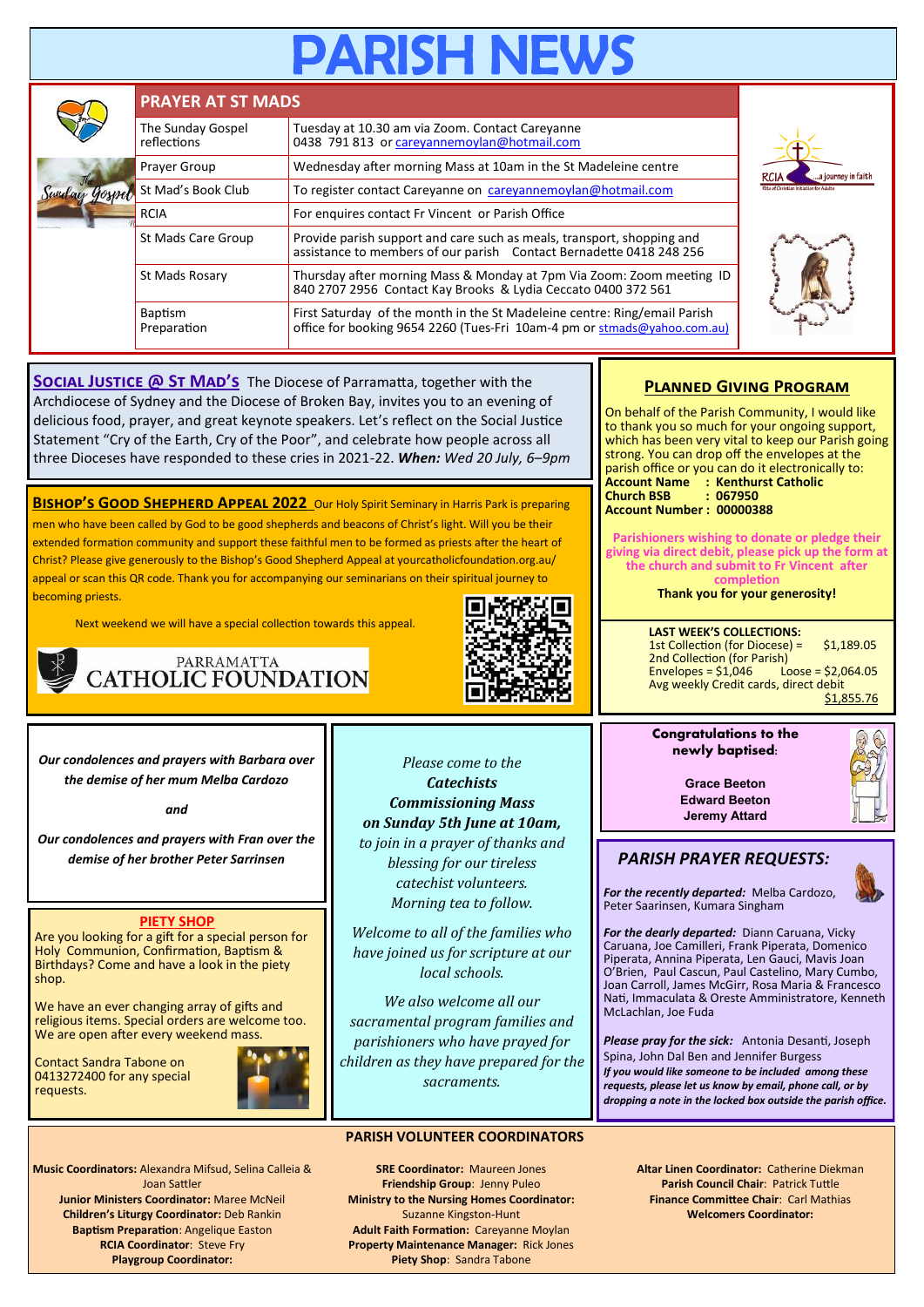#### **PARISH TEAM Parish Priest**

Rev Vincent Savarimuthu

**Deacon** Michael Tan **Parish Secretaries**

Sandra De Nardi Susie Lee

**Sacramental Coordinator** Sandra De Nardi

**St Madeleine's Primary School** Phone: 9654 6751 Principal: Mrs Barbara Young

> **Marian College** Phone: 9654 6700 Principal: Dr Gavin Hays

**PARISH SERVICES Weekend Masses**: Saturday 5.30pm Sunday 8:00am, 10:00 am, 5.30pm

**Children's Liturgy** TBA **Weekday Masses**  9:15 - Tuesdays to Fridays

9:45—10:15 Fridays - Adoration **Prayer Group:** Wednesdays after the

9.15 am Mass **Reconciliation:** Saturday 5.00pm

**Baptisms:** Every Sunday at 11:20 (Must make a booking) **Weddings:** By appointment

**St Madeleine Sophie Barat Feast Day: 25 May**



The legacy of Madeleine Sophie Barat can be found in the more than 100 schools operated by her Society of the Sacred Heart, institutions known for the quality of the education made available to the young. Sophie herself received an extensive education, thanks to her brother Louis, 11 years older and her godfather at baptism. Himself a seminarian, Louis decided that his younger sister would likewise learn Latin, Greek, history, physics and mathematics—always without interruption and with a minimum of companionship. By age 15, she had received a thorough exposure to the Bible, the teachings of the Fathers of the Church and theology. Despite the oppressive regime Louis imposed, young Sophie thrived and developed a genuine love of learning. Meanwhile, this was the time of the French Revolution and of the suppression of Christian schools. The education of the young, particularly young girls, was in a troubled state. Sophie, who had discerned a call to the religious life, was persuaded to become a teacher. She founded the Society of the Sacred Heart, which focused on schools for the poor as well as boarding schools for young women of means. Today, co-ed Sacred Heart schools also can be found, along with schools exclusively for boys.In 1826, her Society of the Sacred Heart received formal papal approval. By then she had served as superior at a number of convents. In 1865, she was stricken with paralysis; she died that year on the feast of the Ascension. Madeleine Sophie Barat was canonized in 1925. *https:// www.franciscanmedia.org/saint-of-the-day*

## **Our Parish Patron Saint**

## **St Madeleine's Feast Day**

**Please join us as we celebrate St Madeleine's feast day at our 10am Mass with St Madeleine's Primary School**

**Sunday, 29 May**

**Followed by a BBQ**

**Let us build our community in faith and love**

**Be humble, be simple and bring joy to others ~St Madeleine Sophie Barat~**

## **Children's Liturgy**

**St Madeleine's Centre at 10am to coincide with the 10am Family Mass**

#### **First Reconciliation**

All documents for **Reconciliation** to be dropped in at the parish office by **Friday, 27 May 2022.** 

**Parent Information evening** will be held on **Tuesday, 31 May** at 4.30pm and 7pm.

**Preparation Sessions:** Sundays, 19 and 26 June and Sunday, 17 July at 4pm.

Sandra - stmads.sacraments@gmail.com m.0410 587 735



### **Position Vacant: Fundraising Campaigns Manager Put Your Faith Into Action For the Common Good**

Parramatta Catholic Foundation is seeking a dynamic Fundraising Campaigns Manager, following Bronwyn Muir's retirement. This is a heart-warming, for-purpose vocational opportunity to put your faith into action, supporting our mission to share Christ's message of love and salvation with all. The role is pivotal to nurturing faith, hope and charity throughout Western Sydney and the Blue Mountains through the Diocese of Parramatta's ministries including our Holy Spirit Seminary, Clergy Support Foundation (caring for retired and ill priests), Confraternity of Christian Doctrine (Special Religious Education) and Catholic Care's social welfare services. For information please call Dianne Wigan, Head of Fundraising on 0408 922 478.

## **Position Vacant: Senior Administrative Support Coordinator**

The Diocese of Parramatta is seeking an experienced person for a full or part-time (4 days a week) role in our Governance, Risk, Compliance and Assurance team. You will have extensive experience in providing high-level administration support, and a customer-focused and 'can-do' attitude. If you would like to know more about the role and to obtain a copy of the Position Description, please contact Nevine Piperides at REACH Human Resources, [nevine@reachhr.com.au o](mailto:nevine@reachhr.com.au)r 0418 698 327.

## **Position Vacant: 2 x Project Coordinator (part time) - Catholic Youth Parramatta**

More details at parracatholic.org/employment Applications close 10pm Sunday, 29 May

## **Bishop Vincent Presents Sr Patricia Fox NDS**

Friday May 27, 7-9pm Bishop Bede Heather Centre, 1-5 Marion Street Blacktown

Ministering to the poor and marginalised in the Philippines for close to 30 years, Sr Pat Fox was arrested at her convent in northeast Manila and accused by the Filipino president of taking part in illegal political activities and of speaking out against the government. Join us for her compelling presentation, a short response from Bishop Vincent Long, Q&A and light canapes and drinks. LIMITED SEATS - Bookings essential via email at [met@parracatholic.org](mailto:met@parracatholic.org)

## **Free lecture: The Outsider Pope: Where is Francis leading our Church?**

Tuesday 5 July 7.30pm Novotel Parramatta, 350 Church St Parramatta

Vatican correspondent from the international *The Tablet* magazine, author and speaker Christopher Lamb will present a free lecture reflecting on Pope Francis' battle to renew the Church and Pope Francis as a human being. RSVP essential by 2 July to <mark.oconnor@parracatholic.org>

## **SAVE THE DATE Tri-Diocesan Social Justice Reflection Evening: 20 July**

The Diocese of Parramatta, together with the Archdiocese of Sydney and the Diocese of Broken Bay, invites you to an evening of delicious food, prayer, and great keynote speakers. Let's reflect on the Social Justice Statement "Cry of the Earth, Cry of the Poor", and celebrate how people across all three Dioceses have responded to these cries in 2021-22. The reflection evening will be held on Wednesday 20 July from 6pm to 9pm – more details will follow in June.